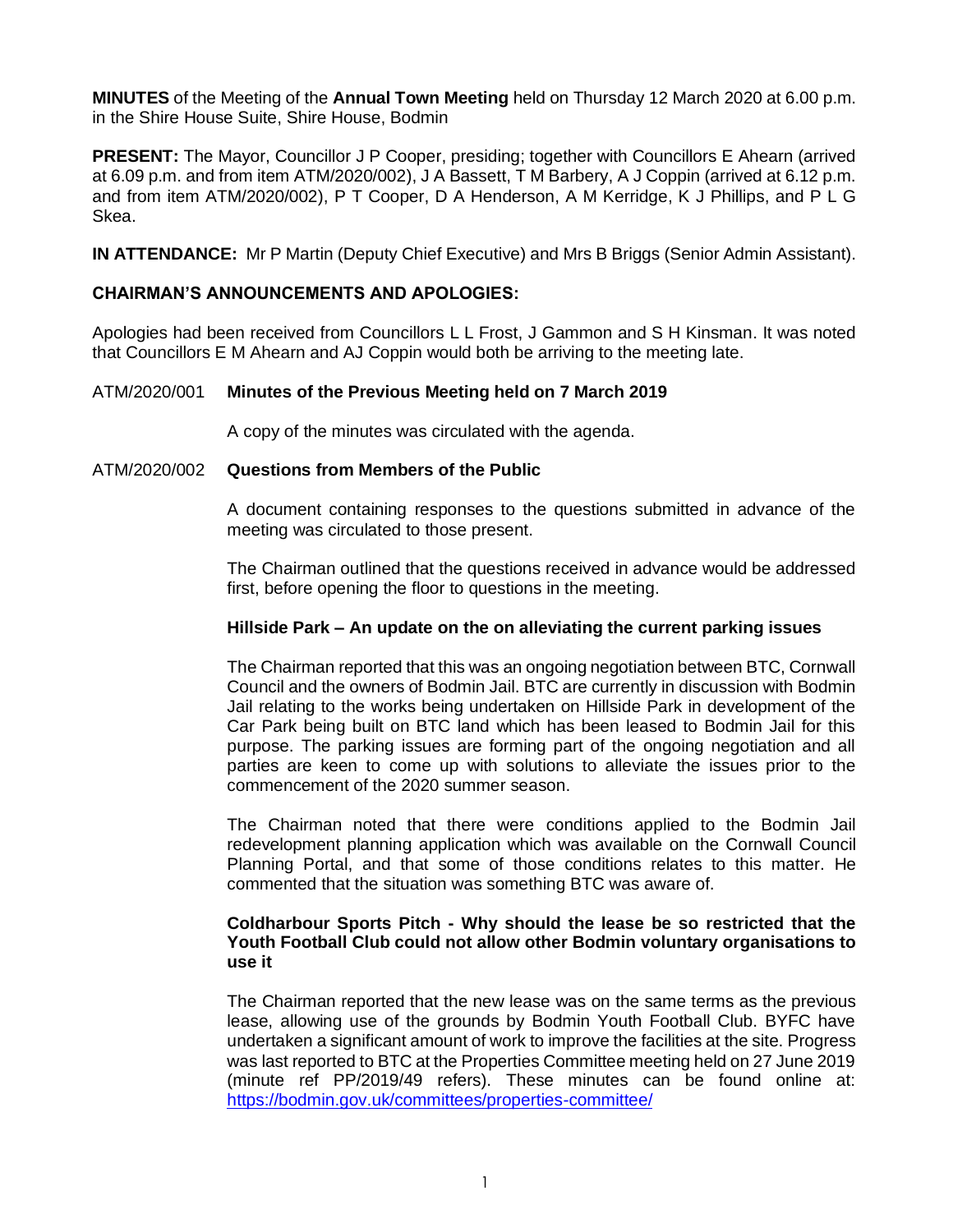The Chairman commented that the feedback received by the Council was that the Club have unfortunately suffered the problem of vandalism which BTC has also suffered and has made no secret of fact that it's a cost the town could well do without. He commented that the football ground was subject to similar damage as well as the results of inconsiderate dog walkers. He noted that the Club must balance the care of children with the ability of the wider community to use the pitch.

The member of the public who had submitted this question was present at the meeting and reiterated that he wished to know why other community organisations were not permitted to use the pitches.

Councillors E M Ahearn arrived at 6.09 p.m.

The Chairman responded to advise that other organisations should contact BYFC directly to discuss such arrangements as this was not part of the lease negotiation and therefore would not fall under BTC's remit. Councillor P T Cooper commented that he was aware that BYFC had submitted a grant application and there were certain conditions as part of the grant draw-down which may also influence the pitches' use.

Councillor A J Coppin arrived at 6.12 p.m.

# **Tour of Britain - Do we know the route into and through Bodmin**

The Chairman advised that information regarding the route of Stage One of the Tour of Britain could be found on the ToB website at: <https://www.tourofbritain.co.uk/stages/stage-one/#finish>

The Chairman advised that the finish line has been confirmed at St Nicholas Street, as per the new story on the BTC website published on 3 December 2019: <https://bodmin.gov.uk/2019/12/03/tour-of-britain-website-launch/>

The Chairman advised that this information was also displayed on the BTC website and would be updated as more information was made available. The Chairman confirmed that the route would take riders up Westheath Avenue, through Church Square and that the finish would be outside the Bodmin and Wenford Railway Station. He noted that the Promotions Committee and BTC staff had made great efforts in terms of arrangements for events throughout the town over the course of the weekend and that it would be a great day for Bodmin.

### **Shire House**

### **a. how much does the Shire House cost the council tax payers each year**

The Chairman advised that this information is publicly available within our annual budget, which can be found online at:

[https://bodmin.gov.uk/documents/finance-documents-and-information/precept-and](https://bodmin.gov.uk/documents/finance-documents-and-information/precept-and-budget/)[budget/](https://bodmin.gov.uk/documents/finance-documents-and-information/precept-and-budget/)

The Chairman noted that the building does cost a lot but that BTC had worked to reduce the costs, had attracted a number of tenants to occupy various rooms in the House and were looking at more creative ways to use the spaces. He commented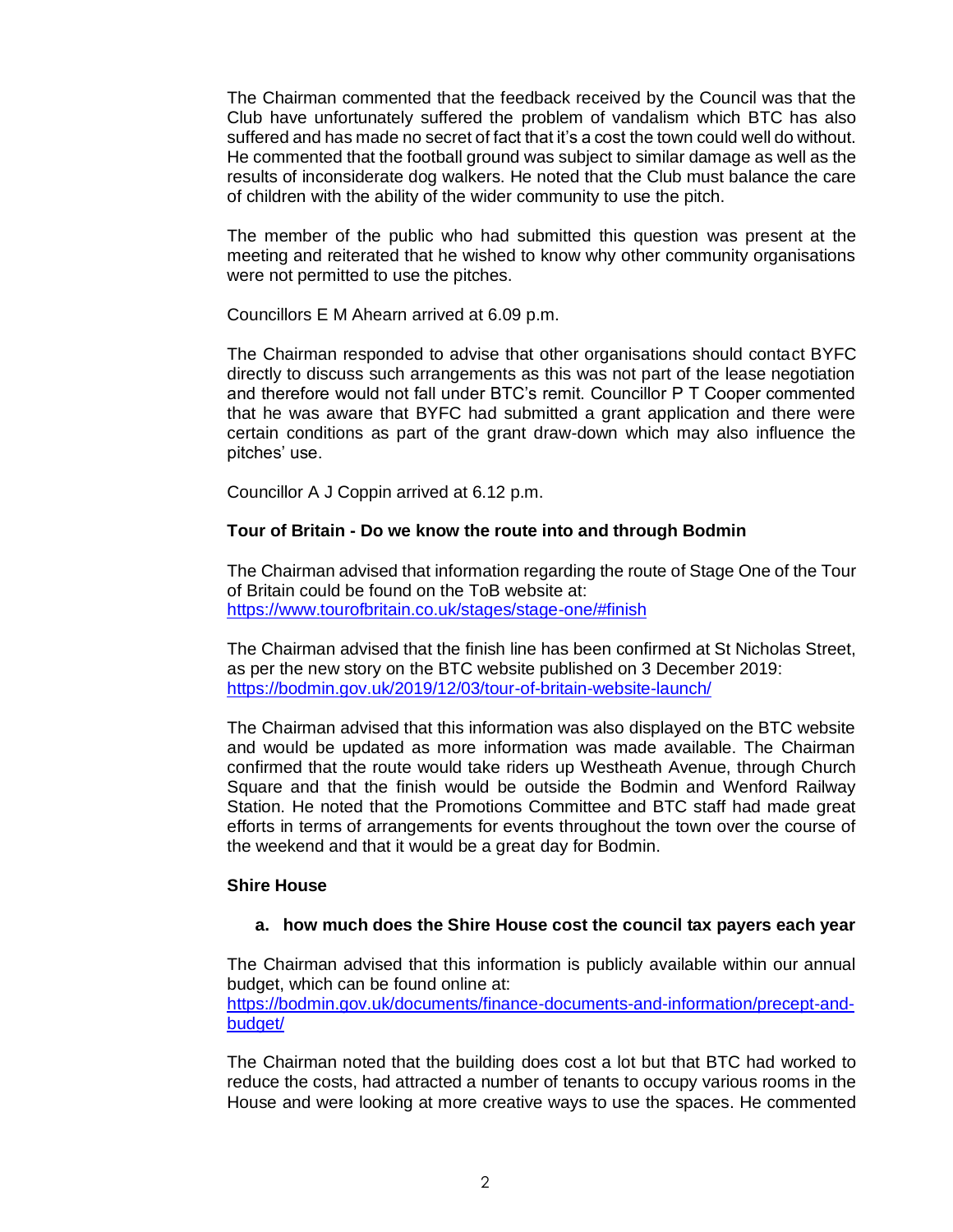that the Council has a duty to protect the heritage of the historic building, but was looking at ways of offsetting the maintenance costs.

The member of the public who had submitted this question was present at the meeting and questioned why it was not possible to provide an exact figure. He commented that those without the internet would not have access to this information.

The Chairman responded that the exact figure would require detailed calculation and was not available at this time. He commented that the information was in the public domain and anyone without access to the internet was welcome to request them.

# **b. Is it the intention that Shire House will provide sufficient income to support itself**

The Chairman confirmed that this was the long-term plan. BTC is investing in the refurbishment of the building in order to make it fit for purpose, and revised hire charges have been agreed to make the Shire House Suite affordable for community use. The majority of the rooms in the main building have now been let, with lease negotiations ongoing with some prospective tenants.

BTC has set up a Shire House Complex Advisory Committee, Chaired by Councillor K J Phillips, to oversee works and discuss long-term strategy. More information can be found online at: [https://bodmin.gov.uk/committees/shire-house-complex](https://bodmin.gov.uk/committees/shire-house-complex-advisory-committee/)[advisory-committee/](https://bodmin.gov.uk/committees/shire-house-complex-advisory-committee/)

The Chairman commented that, whether or not cost neutrality was achievable, BTC was trying as hard as possible to attain this by looking at creative ideas and trying to create more community access.

**Why are the Minutes of the Sub Committees approved at the Full Council Meetings when the only people that know if they are correct are the Councillors who attended? This is also very off putting for the public who attend**

The Chairman outlined the fact that each Committee and Sub Committee of BTC has the power to make recommendations to Full Council. These recommendations have to be considered and voted on at the next available Full Council meeting. This process is standard across Town and Parish Councils and forms part of the Council's Standing Orders, which can be found on our website here: [https://bodmin.gov.uk/wp-content/uploads/2019/06/BTC-Standing-Orders-V2.1-](https://bodmin.gov.uk/wp-content/uploads/2019/06/BTC-Standing-Orders-V2.1-21.03.19.pdf) [21.03.19.pdf](https://bodmin.gov.uk/wp-content/uploads/2019/06/BTC-Standing-Orders-V2.1-21.03.19.pdf) (Item 13 refers). He noted that a paper copy could also be requested.

The Chairman commented that this process was an important and necessary part of the democratic process, allowing all 16 members of the Council to debate and vote on recommendations from Committees. He noted, however, that the Council had undertaken a review of its operating structure having been conscious that there was room for improvement in order to make things more efficient and that there were plans in place to make committee structure more streamlined. He reported that, as the Council moved into the 2020 civic year, the see fruits of those labours would become evident.

**Why has the refurbishment / rebuild of the Fair Park toilets not taken place and in the light of modern thinking has the Council thought of single sex toilets**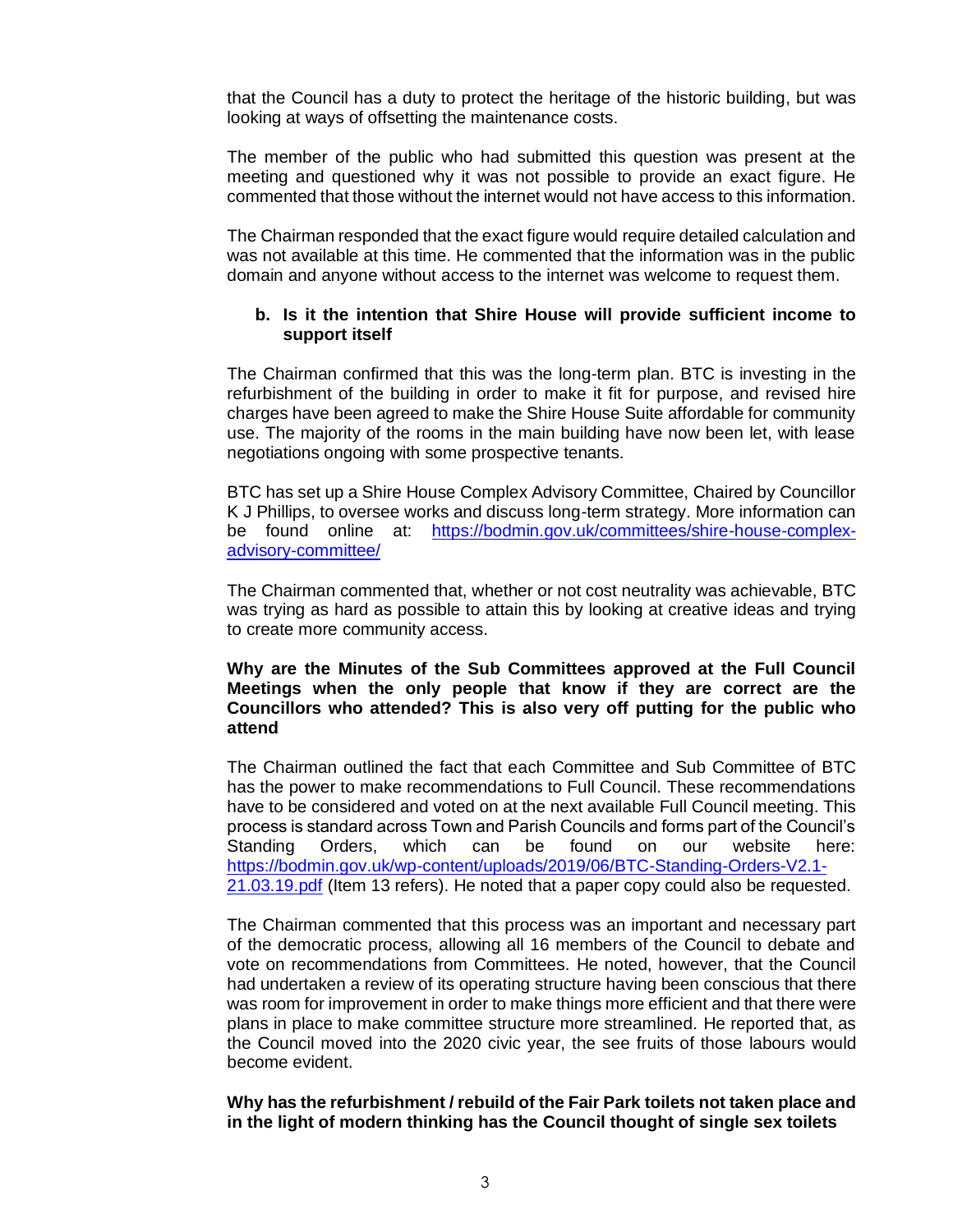The Chairman reported that plans had been produced for Fair Park Toilets. This tender was originally posted to Contracts Finder with a closing date of 27 October 2019 in order to adhere to BTC's procurement process which requires three quotes to be sought. Due to the fact that an inadequate number of quotes were received, BTC then agreed to re-tender the contract on 28 November 2019 (minute ref PP/2019/112 refers). This tender was published on Contracts Finder with a closing date of 27 February 2020. He noted that the matter would be reported to the next Properties Committee meeting due to be held on 26 March 2020.

The plans, as published on Contracts Finder, include individual unisex toilets as per the plans originally presented to the Properties Committee on 27 June 2019. These plans can be viewed as part of the agenda pack for that meeting online here: [https://bodmin.gov.uk/committees/properties-committee/properties-committee](https://bodmin.gov.uk/committees/properties-committee/properties-committee-agenda-pack-archive/)[agenda-pack-archive/](https://bodmin.gov.uk/committees/properties-committee/properties-committee-agenda-pack-archive/)

The Chairman commented that the Council had been working hard to be creative with provision of public toilets and that it was looking into various options including a community toilet scheme. He also noted that the Council were very aware of the increase in the precept and that, although the Council would love to look at refurbishment of all its public toilets in the town this was a very expensive proposition.

The Chairman commented that community toilets had the potential to offer more secure as they would be monitored and noted that BTC public toilets were susceptible to ongoing vandalism which exposed BTC to significant costs that it would rather be able to invest elsewhere.

### **How much effort has been made to bring in an income from Narisa Hall or what is the future thinking**

The Chairman reported that BTC was currently in ongoing lease negotiations with a prospective tenant. As these negotiations are ongoing, they are currently of a confidential nature, but BTC hopes to be able to report on an occupation of Narisa Hall in the very near future.

The Chairman noted his thanks to BTC Officers who had worked to come up with creative approach to this.

### **What is the maintenance upkeep plan for the Dennison Road due to the patch work and what seems to be excessive wear and tear in a short period of time**

The Chairman commented that this was a matter for Cornwall Council Highways Department, as these roads are not under the ownership of BTC. He reported that representatives of BTC, both Officers and Councillors, have spoken with Cornwall Council regarding this scheme and have fed back public opinion to them over the course of the works and since their completion.

More information about Cornwall Council Highways Department can be found on Cornwall Council's here: [https://www.cornwall.gov.uk/transport-and-streets/roads](https://www.cornwall.gov.uk/transport-and-streets/roads-highways-and-pavements/)[highways-and-pavements/](https://www.cornwall.gov.uk/transport-and-streets/roads-highways-and-pavements/)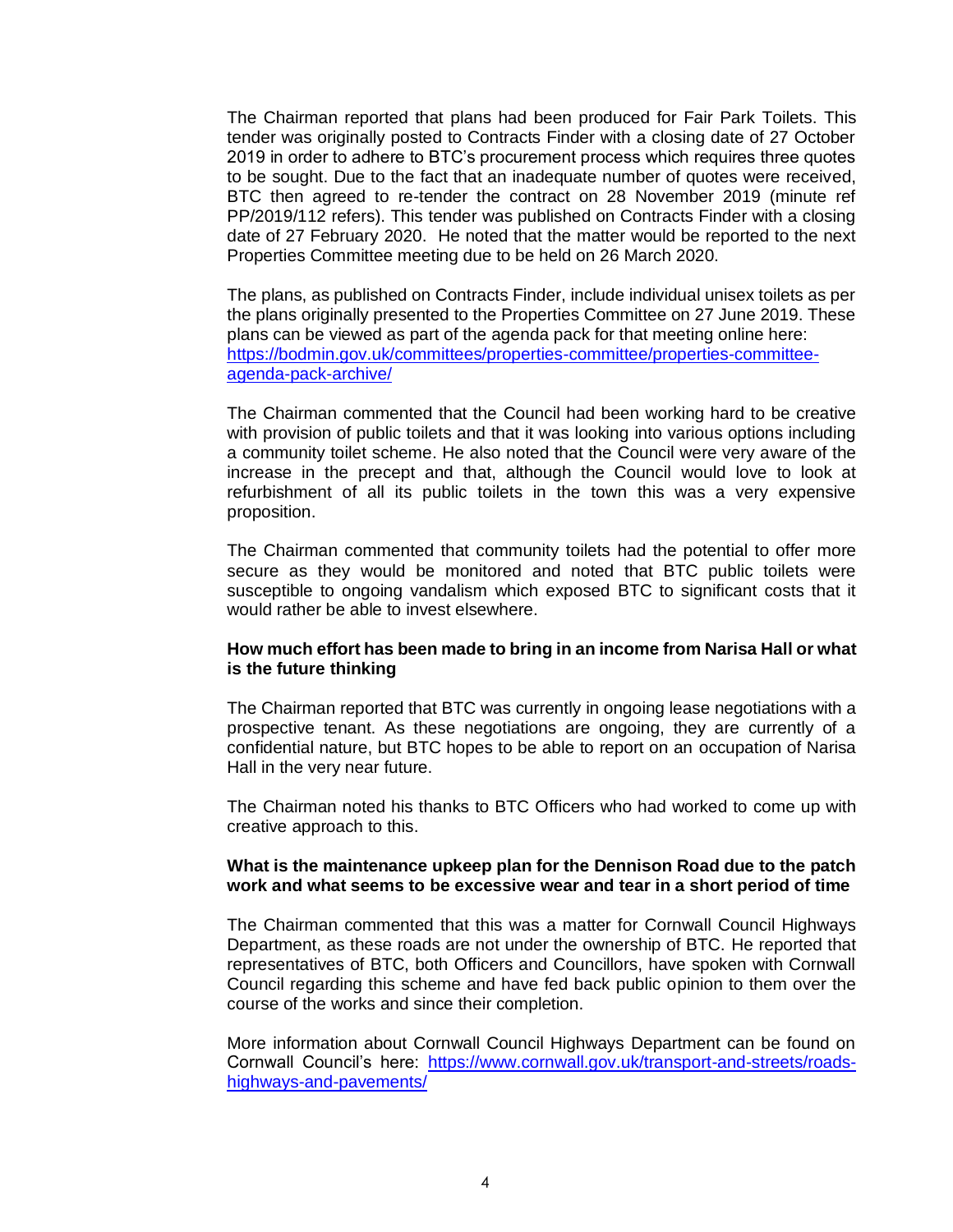The Chairman confirmed that he had made representations himself and attended a number of meetings. He hoped that, in the lead up to the Tour of Britain, residents may see improvements due to the upcoming demand on the surfaces. He noted that Councillors would continue to apply pressure in this regard.

The Chairman reported that he had witnessed Cornwall Council employees earlier that day undertaking preparation work for the implementation of the no waiting zone within the low speed environment. He confirmed that the plan was to bring this in across the whole low speed area (i.e. all red tarmac and block) to prevent undesirable parking.

Councillor A J Coppin commented that the Planning Committee had recently objected to the new Indian Cuisine establishment being a takeaway due to concerns over parking and felt that people collecting takeaways contributed to the disruption of inappropriate parking.

The Chairman commented that Cornwall Council were currently undertaking a consultation on parking enforcement and encouraged members of the public to take part in this survey.

Councillor P T Cooper commented that he would contact Councillor L L Frost in order to feed back to Cornwall Council that general opinion was that issuing tickets would prevent future offences.

### **Has the town got any plans to smarten up derelict areas of the town, old St John's hall, old garage on Lostwithiel Road**

There was some discussion around the areas in question, with the Chairman considering that the member of the public who submitted this question may have been referring to Launceston Road rather than Lostwithiel Road or whether the garage referred to was in actual fact the site of the former Focus DIY store. It was noted that none of these areas of land were under BTC ownership.

The Chairman advised that a planning application had been made by Ocean Housing with respect to the former Focus DIY site, and that the BTC planning committee had considered the application appropriate. The Chair of the Planning Committee, Councillor E M Ahearn added that the developer had indicated their intention to address concerns about the junction and were in liaison with Cornwall Council Highways Team in this regard.

The Chairman commented that St Johns Ambulance Hall would be an excellent location for a community interest group, and encouraged anyone with an idea of how best to utilise this building to come forward and that they would have the full support of Bodmin Town Councillors. Councillor A J Coppin advised that there had been a planning application to turn the building into a dwelling some years prior. There was consensus that this building offered an opportunity for a community option should there be an option put forward which proved sustainable.

Councillor J Bassett commented that part of the Bodmin Vision initiative was to scope sites around the town and establish ownership.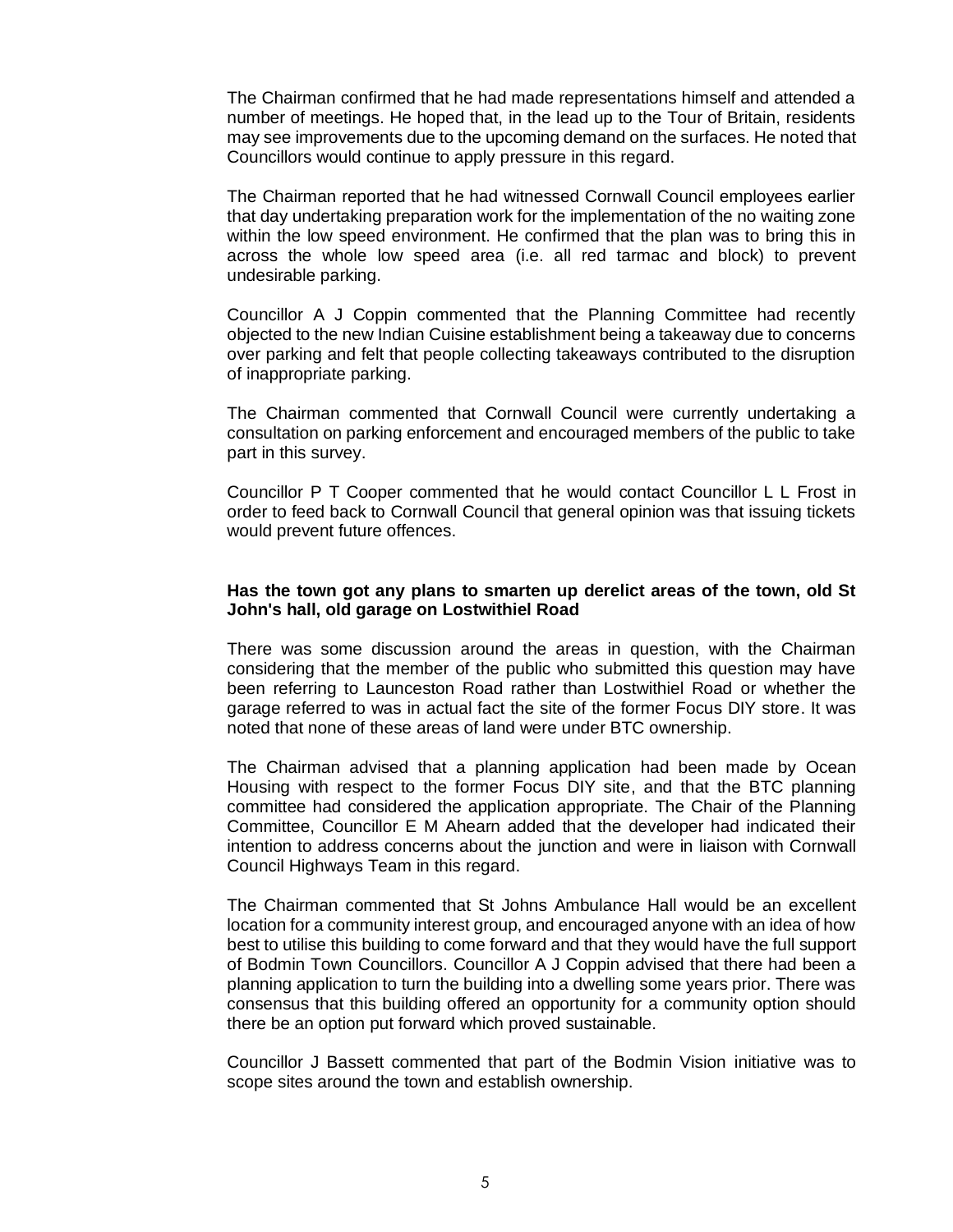#### **Can the town publish an updated plan on expansion planned with what new infrastructure if any are planned, i.e. schools etc.**

The Chairman advised that he is the Chair The Neighbourhood Plan Steering Group which is in the process of creating a Neighbourhood Development Plan, and more information can be found on BTC's website here: [https://bodmin.gov.uk/bodmin](https://bodmin.gov.uk/bodmin-neighbourhood-plan/)[neighbourhood-plan/](https://bodmin.gov.uk/bodmin-neighbourhood-plan/) or by contacting Councillor Cooper.

The Chairman apologised for the fact it had been some time since the past Steering Group meeting or since any information had been circulated. He hoped that a meeting would be arranged soon, but reported that work was still going on in the background including the creation of a website which was currently at design stage and would be brought back to a future meeting.

The Chairman noted that BTC are a consultee on planning applications, but the Principal Planning Authority is Cornwall Council, who makes final decisions on all planning applications in consideration of comments made by BTC, other consultees, and members of the public as well as their own Planning Case Officers.

However, the Chairman advised that, as a Council, BTC has continued to push for master planning, before allowing developers onto sites. He noted that Boundary Road had been an exception to this, as this Wainhomes development was outside Development Plan Document (DPD). He advised that for any new developments, it was stated in the DPD that they should be master-planned and that BTC had been pursuing this with Cornwall Council.

Councillor P T Cooper commented that the Bodmin Vision document had identified the requirement for an additional school in the area and had made representation to Cornwall Council to improve facilities in the town in light of the additional housing development.

It was noted that other developments in the town included the second platform at Bodmin and Wenford Railway station, the proposed Camelford Bypass and the Chairman's recent discussion with Scott Mann MP regarding additional funding for public services including Bodmin Health Centre.

### **Anti-social behaviour seems to be increasing within Bodmin, can the Town Council explain any actions they have/are taking or planning to take to assist with the reduction**

The Chairman advised that BTC works closely with the local police and has invested in CCTV in the town. BTC is currently in liaison with Cornwall Fire and Rescue Service to arrange a presentation on the benefits of the CCTV system in conjunction with Devon & Cornwall Police. This presentation will take place during the public session of a Council/Committee meeting in order to enable members of the public to attend.

Information relating to this presentation will be published on the BTC website and Facebook page in due course.

The Chairman added that police are not always at liberty to publicise all incidents where CCTV has assisted, but it was there in background and was certainly an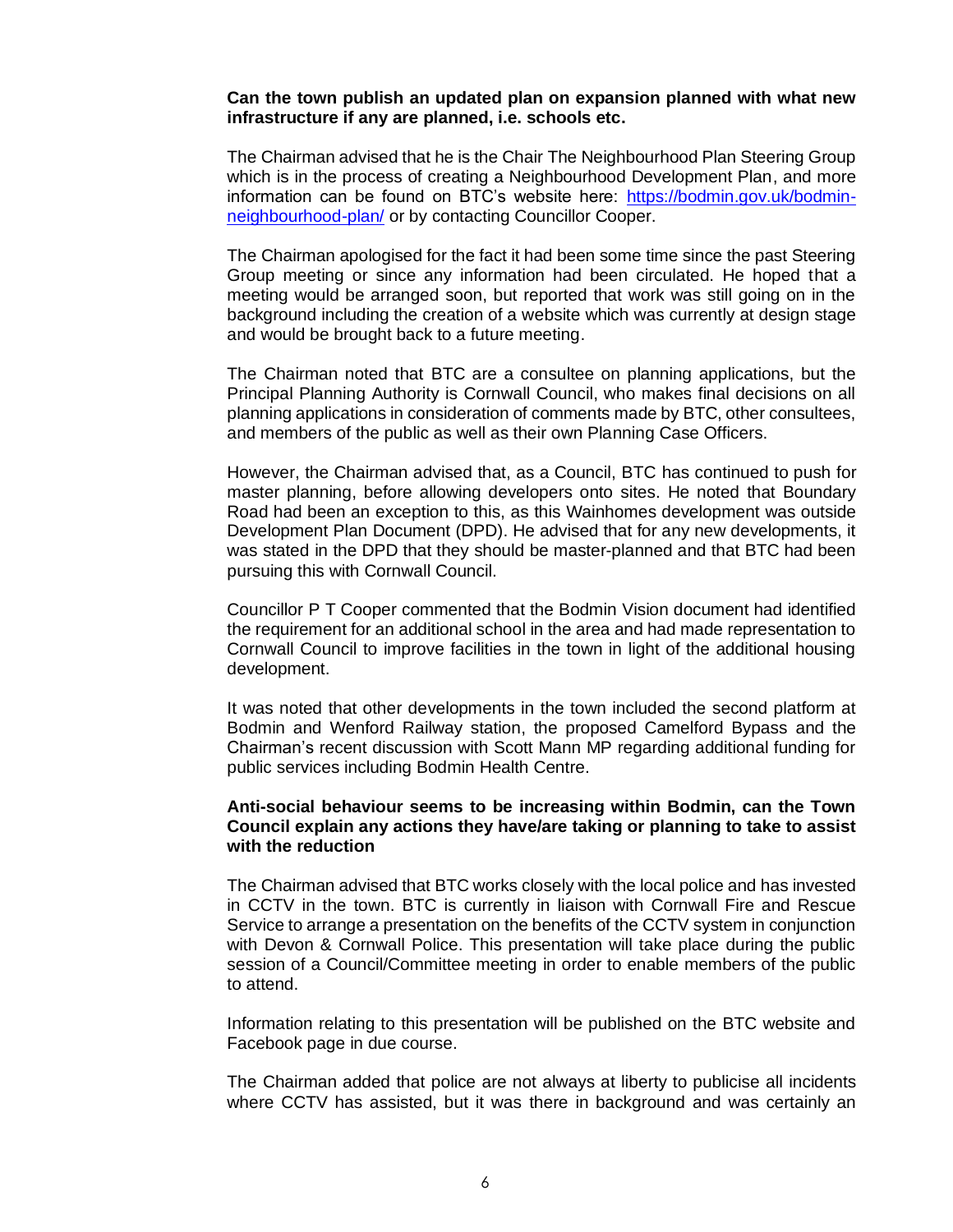asset. Councillor E M Ahearn added that prevention of crime is an additional benefit and this is inevitably difficult to measure and record.

Councillor J A Bassett noted that there was a Police and Crime Commissioner election coming up on Thursday 7 May.

Councillor P T Cooper added that BTC had been able to secure funding from the Police and Crime Commissioner's office to have a monitor installed at the police station in Bodmin which was now active.

The Chairman reported that, during the term of the current Council, the Parks Team had worked with a vandal who had been brought in to see the work involved in maintaining the Town's open spaces. He commented that this is work the Council would like to be more involved in.

## **A Cornwall Council matter that a resident would like BTC comment on – The 'Dennison Road' scheme – are they going to mark the cycle ways better to prevent obstructive parking. i.e. parking at the old Cat and Fiddle, parking on the roundabout at the church**

The Chairman noted that this was a Cornwall Council matter, but that BTC had considered a Highways Scheme Expression of Interest in this regard. As he had reported at the BTC Full Council meeting held on 16 January 2020 (minute ref C/2020/014 refers) there was now a plan in place to implement Traffic Regulation Orders throughout the low speed environment which would prevent parking on the roads throughout the low speed environment. As such, BTC's expression of interest had been put on hold pending the outcome of these works. The Chairman noted that an update had been discussed under an earlier question.

The Chairman then updated on a Cornwall Council initiative to regenerate the Dennison Road area which re reported had been prompted by the Bodmin Vision document and discussion with BTC. He reported that Cornwall Council had appointed a consultancy company, who have been involved in regeneration projects throughout the country, to engage with residents. He reported that a Charrette meeting was to be held to engage with residents about the project and that ideas from this meeting would help to shape a plan for the area. He encouraged members of the public to keep an eye on the BTC website as more information would be advertised in due course.

### **A Cornwall Council matter that a resident would like BTC comment on – Is there a final solution for one-way bridge on Beacon Road**

The Chairman confirmed that CORMAC had made this scheme permanent on 6 March 2020 following a six-month consultation period. This matter had been reported at the BT Planning Committee meeting held on 4 March 2020 (minute ref P/2020/061 refers). He advised that the notice could be viewed on Cornwall Council's website:

[https://www.engagespace.co.uk/cornwall/uploaddocs/Consult1831/Final%20Decisi](https://www.engagespace.co.uk/cornwall/uploaddocs/Consult1831/Final%20Decision%20Letter.pdf) [on%20Letter.pdf](https://www.engagespace.co.uk/cornwall/uploaddocs/Consult1831/Final%20Decision%20Letter.pdf)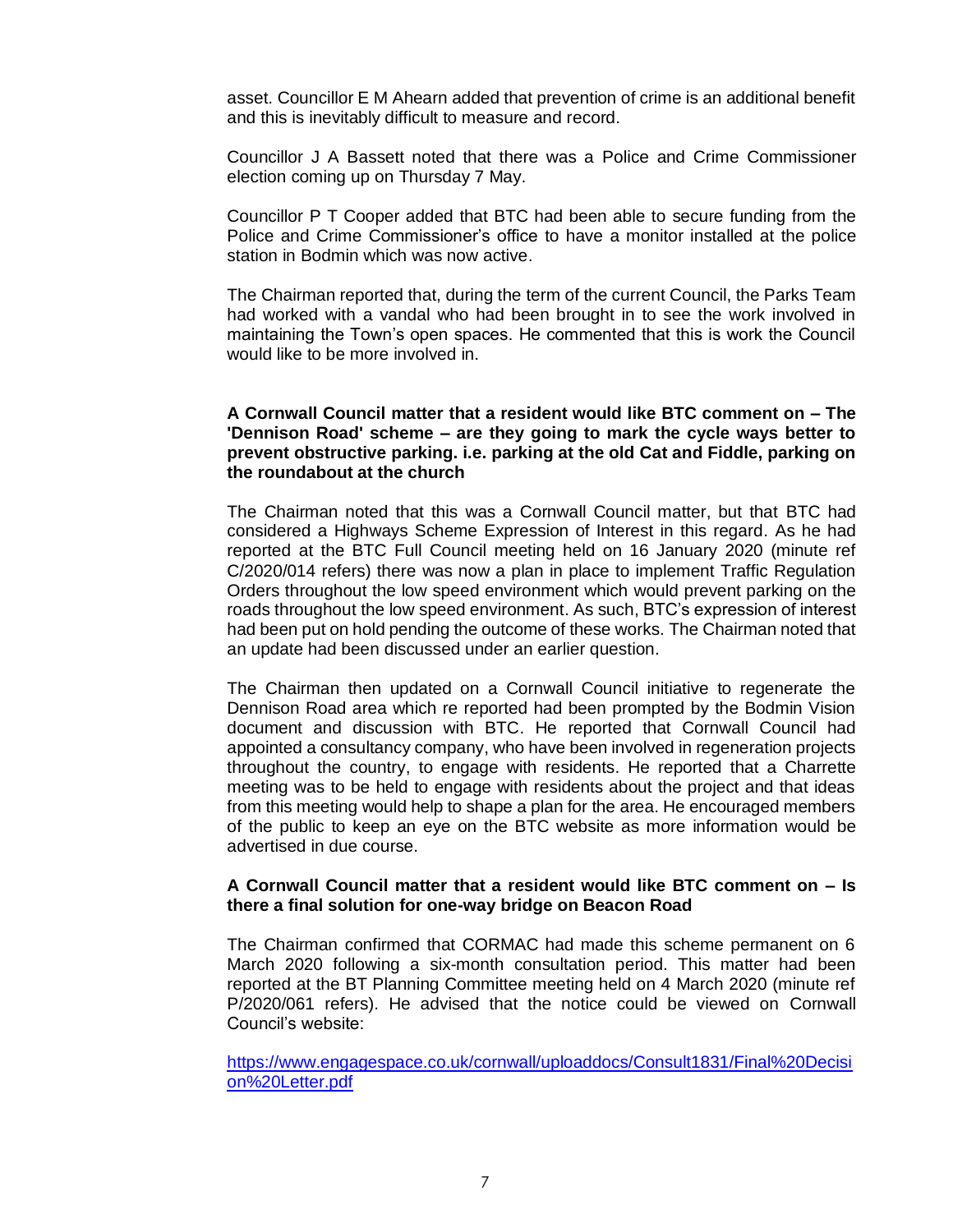The Chairman reported that the no entry signs were now fixed and it was pleasing to see this trial be made permanent after much lobbying by residents to make this happen. Councillor T M Barbery spoke on his objection to the scheme, and his concern regarding the speed at which motorists were coming over the bridge which was he felt was a danger to those using the Harleigh Road and Crabtree Lane junctions.

There was some discussion about extending the one-way scheme to include Harleigh Road to reduce this risk and the Chairman advised that, if there was the will in the community it should be taken up with Cornwall Council.

Councillor Barbery also noted that he had been advised by Cornwall Council that there would be no entry signs on the road in addition to the signs which were already in place.

## **A Cornwall Council matter that a resident would like BTC comment on – why are developers allowed to open up sites without putting the final entrance in first**

The Chairman commented that each development Planning Application is considered by Cornwall Council as principal planning authority on its own merits and BTC acts as a consultee. When each application is considered by BTC the Planning Committee will raise any concerns they have over access routes etc.

Due to its position as a consultee on applications, members of BTC must refrain from commenting on specific sites except during the planning application process, in order to prevent prejudicing themselves and therefore excluding themselves from future voting.

Members of the public are able to comment on any active application and are therefore within their rights to raise any concerns over access. Should members of the public have any concerns over current development sites, they should raise this concern with their ward member who will be able to canvas Cornwall Council on their behalf.

A list of BTC ward members can be found on the BTC website here: <https://bodmin.gov.uk/home/councillors/>

The Chairman reported that Bodmin Town Councillors had assisted in making the case for completion of the access Road to the new Wainhomes site on Boundary Road including an open letter to Planning Officers to raise residents' concerns and attendance at planning meetings.

A member of the public considered that Cornwall Council had not enforced the condition on the planning consent whereby internal development cannot proceed without access being put in place. The Chairman acknowledged this enforcement issue and assured those present that BTC would keep making the case on residents' behalf.

There then followed some discussion regarding the absence of Cornwall Council representatives at the meeting and other Council meetings throughout the course of the previous year. The Chairman commented that there were to be local elections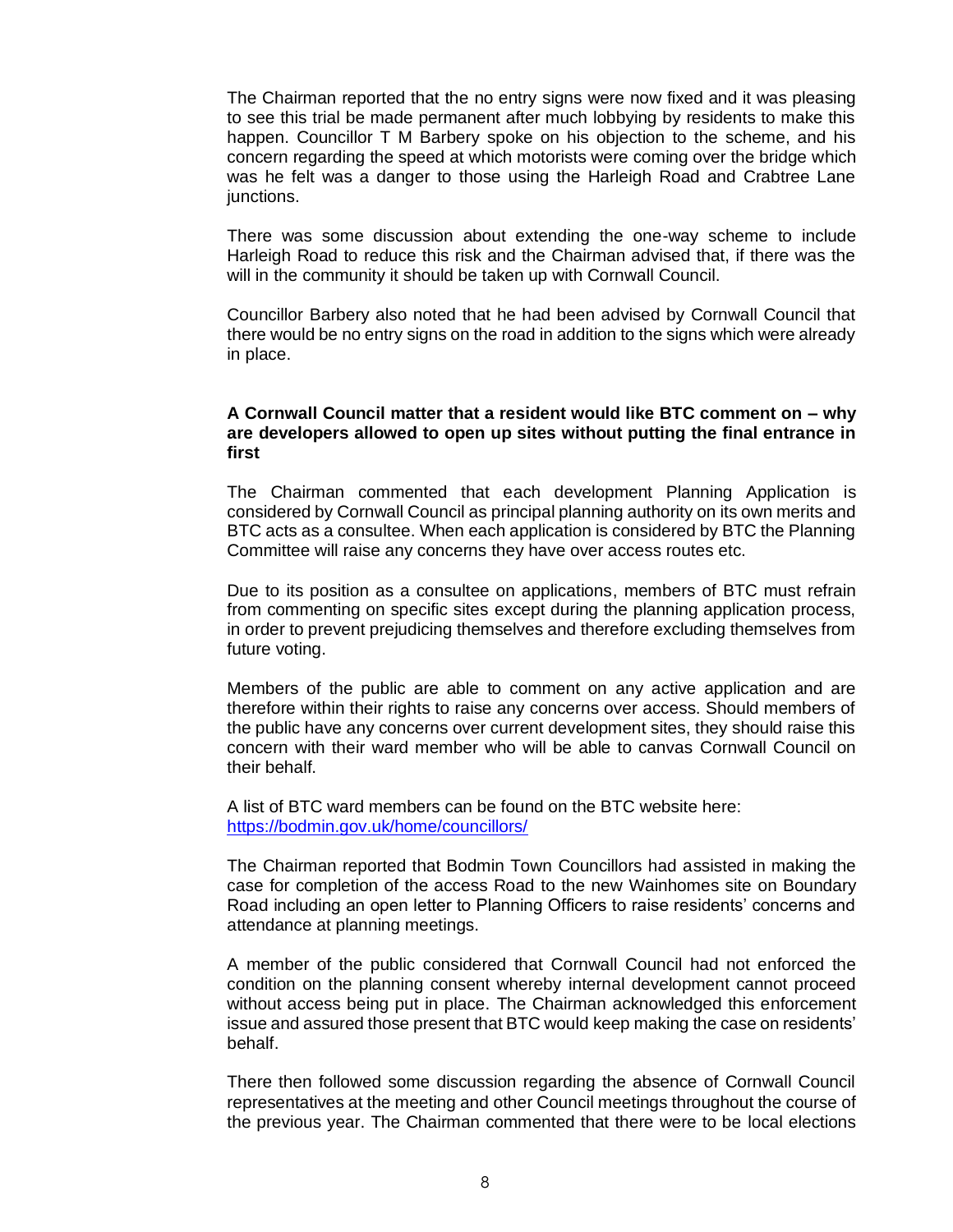in 2021 when residents would be asked to elect Town and County Councillors, and residents would ultimately have the final say at that election.

A member of the public, Mrs C Howard, reported that she had attended a meeting the previous week where it had been reported that the 92% of Cornwall Council housing development applications would not have been approved if they had they applied the National Planning Policy Framework (NPPF) regulations. She noted that it was her intention to obtain the minutes from that meeting and that she would forward them to BTC officers. She also reported that it was the hope that local MPs would take the issue of the NPPF to parliament with the view to it becoming a statutory obligation.

The Chairman commented that, although the NPPF was only a guideline at present, a Neighbourhood Plan area had now been designated and a Neighbourhood Plan for Bodmin would serve to bolster guidance in NPPF.

## **A Cornwall Council matter that a resident would like BTC comment on – The Council has said before that one reason the precept in Bodmin is so high is that with have a greater proportion of C band properties and below than other places. What is being done to change this.**

The Chairman reported that the Cornwall Site Allocations DPD was adopted by Cornwall Council at a meeting held on 26 November 2019. This document includes the planned development sites for Cornwall, including Bodmin. More information can be found online at:

[https://www.cornwall.gov.uk/environment-and-planning/planning/planning](https://www.cornwall.gov.uk/environment-and-planning/planning/planning-policy/adopted-plans/development-plan-documents/cornwall-site-allocations-development-plan-document/)[policy/adopted-plans/development-plan-documents/cornwall-site-allocations](https://www.cornwall.gov.uk/environment-and-planning/planning/planning-policy/adopted-plans/development-plan-documents/cornwall-site-allocations-development-plan-document/)[development-plan-document/](https://www.cornwall.gov.uk/environment-and-planning/planning/planning-policy/adopted-plans/development-plan-documents/cornwall-site-allocations-development-plan-document/)

The Chairman advised that all developments are subject to planning applications. BTC is a consultee on all applications and will consider each one on its own merits. Consideration will be given to the types of houses being proposed. Comments will be submitted to Cornwall Council for consideration. He noted that members of the public are also welcomed to submit comments via the Cornwall Council Planning Portal at:

[https://www.cornwall.gov.uk/environment-and-planning/planning/online-planning](https://www.cornwall.gov.uk/environment-and-planning/planning/online-planning-register/)[register/](https://www.cornwall.gov.uk/environment-and-planning/planning/online-planning-register/)

The Chairman commented that the precept was calculated on a Band D rather than Band C property. He noted that it was well documented that BTC has worked to raise the profile of Bodmin needing more diverse housing stock. He added that BTC are listening to residents and were conscious of the BTC portion of precept.

The Chairman noted that, when setting the budget in January, Members had spent a great deal of time debating matters as they were very conscious of taking money out of the pockets of residents. He hoped that residents would agree that BTC had worked hard to keep the precept rise as low as 2.97%.

The Chairman noted that BTC had previously inherited devolved responsibilities that other towns traditionally had not. He noted that, as these responsibilities are passed down to town and parish councils in other areas, their residents may well see higher increases.